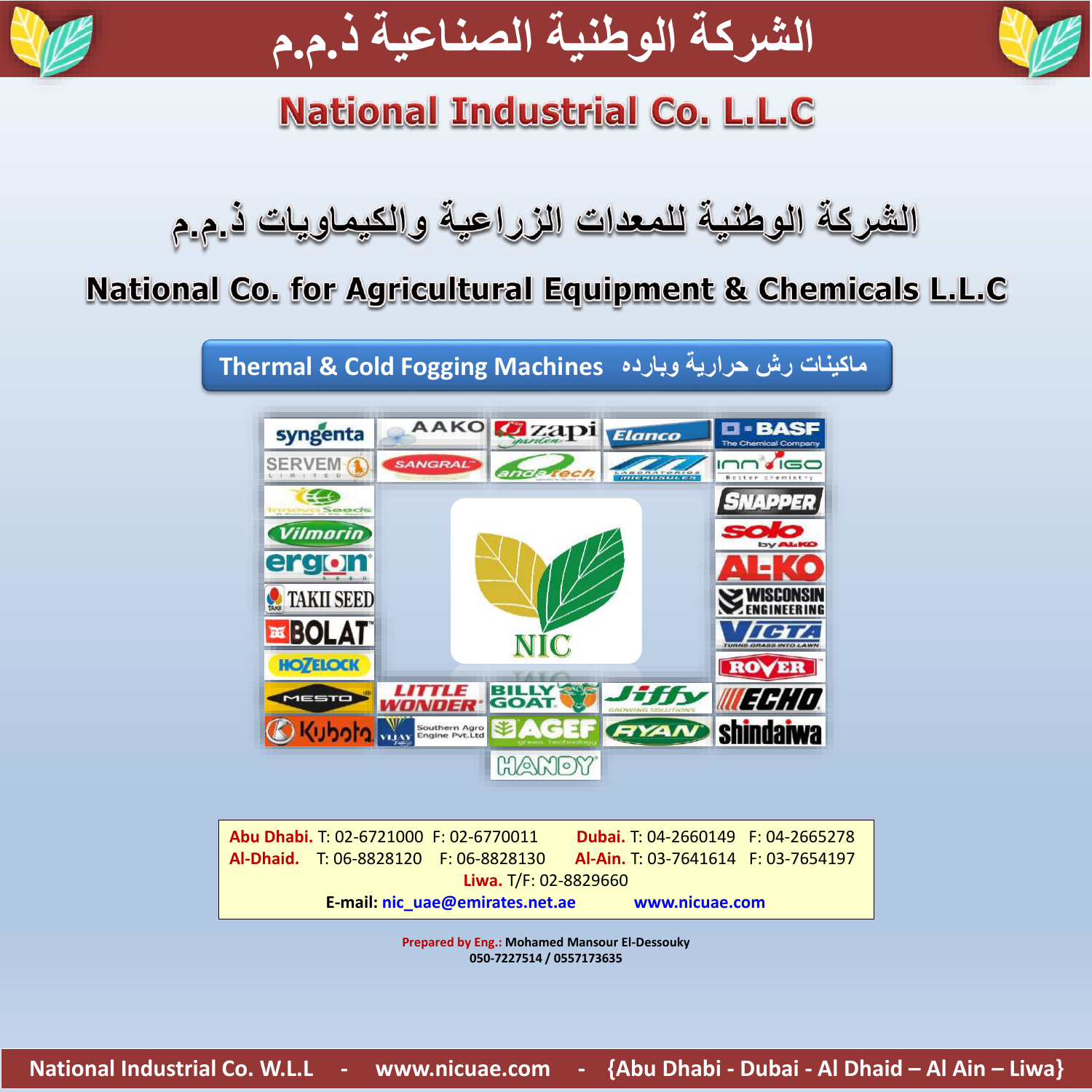# **Thermal Foggers – PulsFog (Germany)**



 $EFOG$  desert

**DO TELLET** 

pulsro

**PUBFOG** 

#### **PulsFOG K-10-SP - NIC Code: 65004**

- **- Empty Weight: 7 kg**
- **- Fuel tank capacity: 2 Liter**
- **- Tank capacity: 5 Liter**
- **- Dimension: 106 x 29 x 33 cm**
- **- Engine capacity/Type: 300 cm³ / 17,5 kW (24,1 hp, 15.300 kcal/h)**
- **- Fuel consumption: 1,9 L/h**
- **- Automatic ignition: Electronic ignition coil fed by 4 x dry batteries = 6V**
- **- Starting device: Hand pump**
- **- Flow rate: 10 - 35 L/h (according to nozzle size used).**

#### **PulsFOG K-10 Desert - NIC Code: 65005**

- **- Empty Weight: 8.5 kg**
- **- Fuel tank capacity: 2 Liter**
- **- Tank capacity: 6 Liter**
- **- Dimension: 106 x 29 x 33 cm**
- **- Engine capacity/Type: 300 cm³ / 17,5 kW (24,1 hp, 15.300 kcal/h)**
- **- Fuel consumption: 1,9 L/h**
- **- Automatic ignition: Electronic ignition coil fed by 4 x dry batteries = 6V**
- **- Flow rate: 10 - 35 L/h (according to nozzle size used).**

#### **PulsFOG K-10-O - NIC Code: 65001**

- **- Empty Weight: 8.5 kg**
- **- Fuel tank capacity: 2 Liter**
- **- Tank capacity: 10 Liter**
- **- Dimension: 129 x 29 x 36 cm**
- **- Engine capacity/Type: 300 cm³ / 17,5 kW (24,1 hp, 15.300 kcal/h)**
- **- Fuel consumption: 1,9 L/h**
- **- Automatic ignition: Electronic ignition coil fed by 4 x dry batteries = 6V**
- **- Flow rate: 10 - 35 L/h (according to nozzle size used).**

#### **PulsFOG K-30-20-0 - NIC Code: 65002**

- **- Empty Weight: 55 kg**
- **- Fuel tank capacity: 12 Liter**
- **- Tank capacity: 80 Liter**
- **- Dimension: 151 x 87 x 50 cm**
- **- Engine capacity: 2000 cm³**
- **- Engine type: 75 kW (101.6 hp, 64.400 kcal/h)**
- **- Fuel consumption: 7.6 l/h**
- **- Automatic ignition: Electronic ignition coil fed by 4 x dry batteries = 6V**
- **- Starting device: Manual quick start**
- **- Flow rate: 30 - 120 l/h (according to nozzle size used).**
- **- Standard flow rate: 60 l/h**



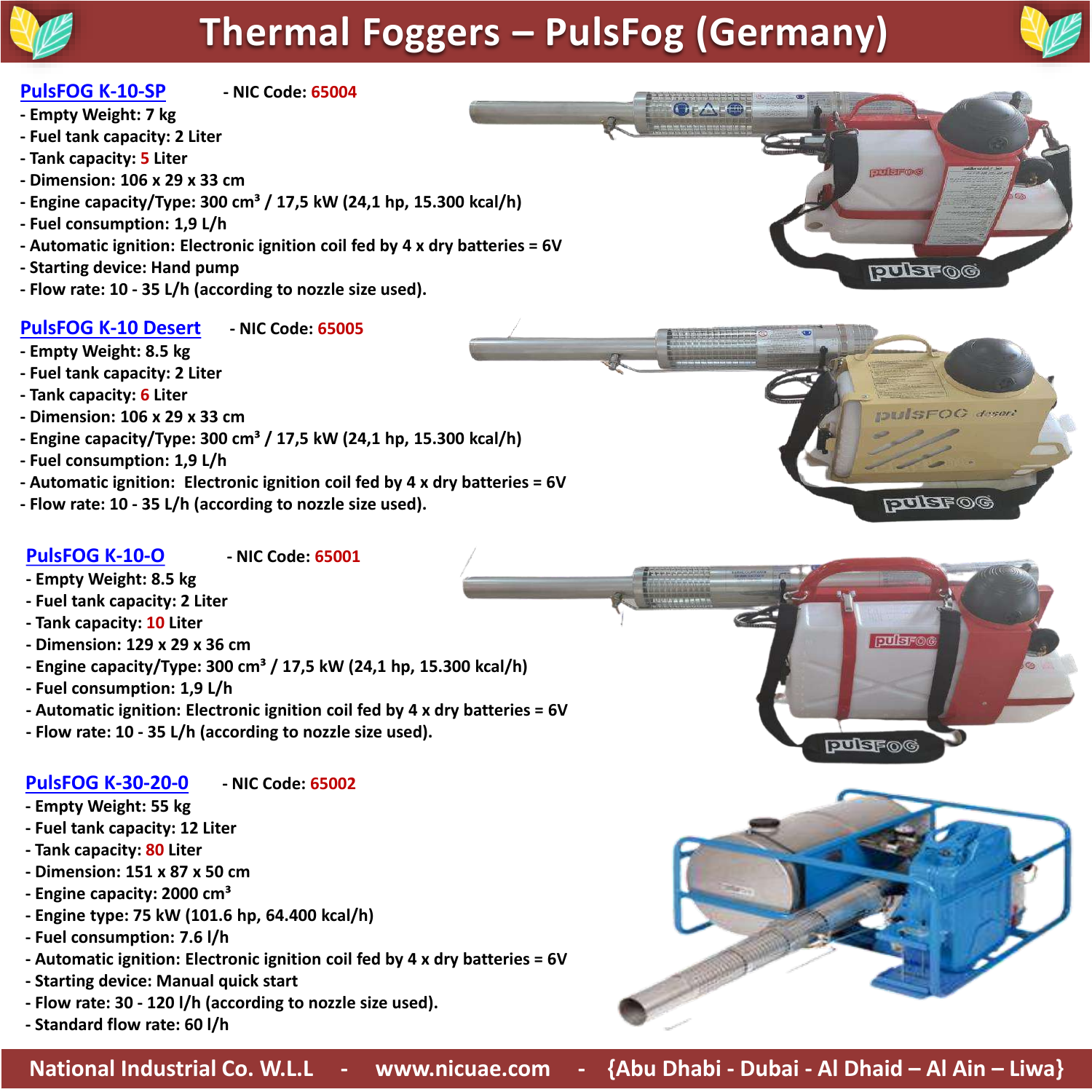

#### **Portable Thermal Fogger H100 SF**

- **- Empty Weight: 8.5 kg (18.7 lb)**
- **- Tank capacity: 4.5 Liter (1.2 Gallon)**
- **- Fuel: Gasoline**
- **- Engine: Pulse Jet**
- **- Droplet size: 5-30 microns**
- **- Dimension (H/L/Dia): 45.3 x 13.4 x 10 inch (115 x 34 x 25 cm)**
- **- NIC Code: 64529**

### **Portable Thermal Fogger H200 SS**

- **- Empty Weight: 10.8 kg (23.8 lb)**
- **- Tank capacity: 6.5 Liter (1.7 Gallon)**
- **- Fuel: Gasoline**
- **- Engine: Pulse Jet**
- **- Droplet size: 5-30 microns**
- **- Dimension (H/L/Dia): 52.4 x 11 x 15 inch (133 x 28 x 38 cm)**
- **- NIC Code: 64531**

### **Truck Mounted Thermal Fogger H500 SF**

- **- Empty Weight: 120 kg (265 lb)**
- **- Tank capacity: 150 Liter (40 Gallon)**
- **- Flow Rates: 200 - 300 LPH (53 - 80 GPH)**
- **- Fuel: Gasoline**
- **- Droplet size: 5-30 microns**
- **- Dimension (H/L/Dia): 65 x 28.3 x 31.5 inch (165 x 72 x 80 cm)**
- **- NIC Code:**



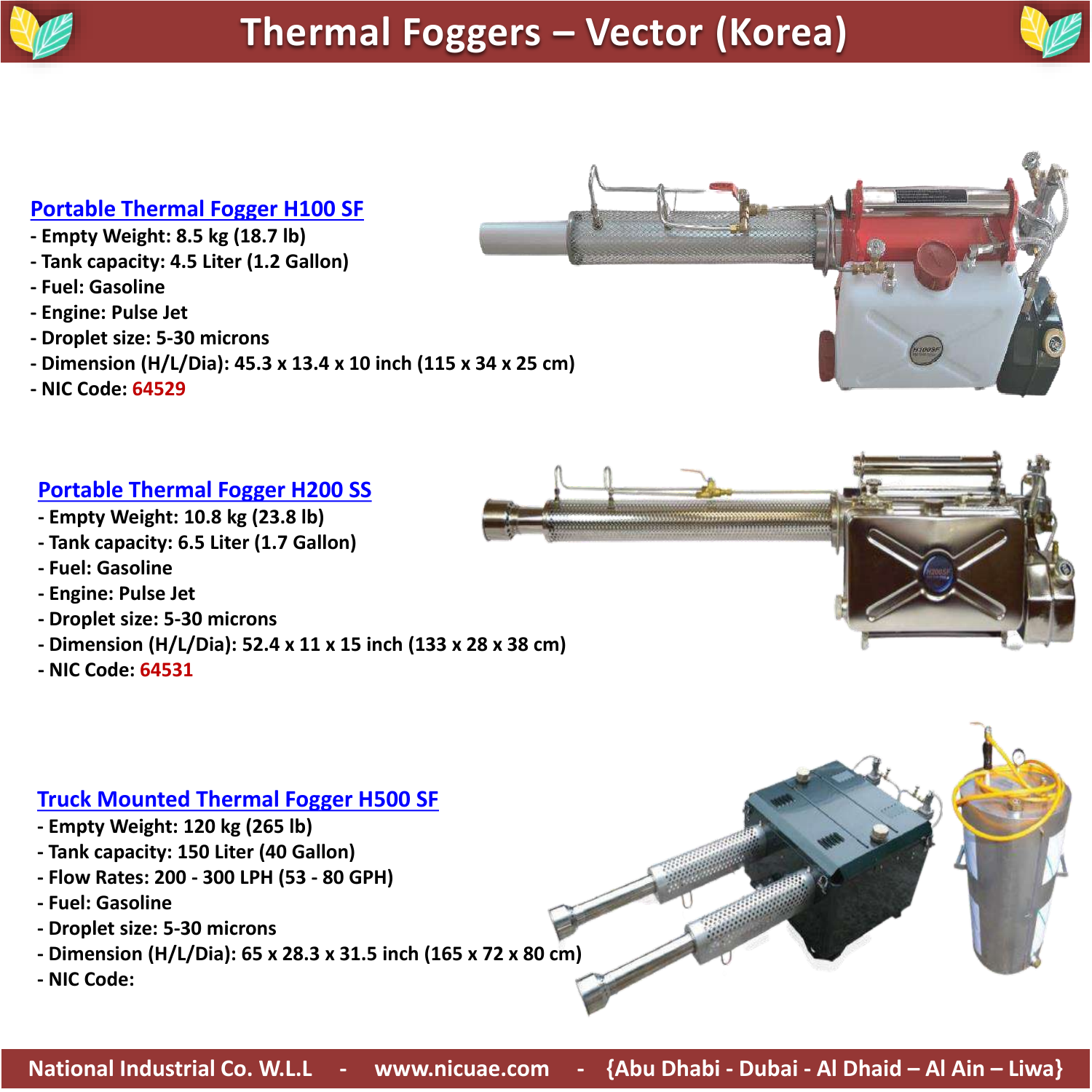

# **Cold Fogger (Covid-19)**



## **Fogmaster Tri-Jet 6208**

- **Motor: Motor: 1 Hp, 50/60 Hz**
- **Particle size: 15-30 micron VMD, adjustable.**
- **Tank capacity: 1 Gallon (4 Liter).**
- **Shipping Weight: 12 lb [5.4 kg].**
- **Range: Visible fog, 20-25 ft [7.5 m].**
- **Discharge Rate: Adjustable 0-10 oz [300 ml] /min.**
- **Dimension (H/L/Dia): 15.4 x 12.5 x 8.6 in (39 x 32 x 22 cm).**
- **Liquid Flow Rate: 0-9 oz/min [0-270 ml/min].**
- **NIC Code: 65101**



## **PulsFOG Turbo ULV**

- **Power source: Electricity 230V**
- **Empty Weight: 6.6 kg**
- **Tank capacity: 5 Liter**
- **Dimension: 59 x 35 x 37 cm**
- **Power supply: 230 V AC / 50 - 60 Hz**
- **Electrical power rating: 1,0 kW**
- **Effective fog throwing range: 25 m**
- **NIC Code: 65006**